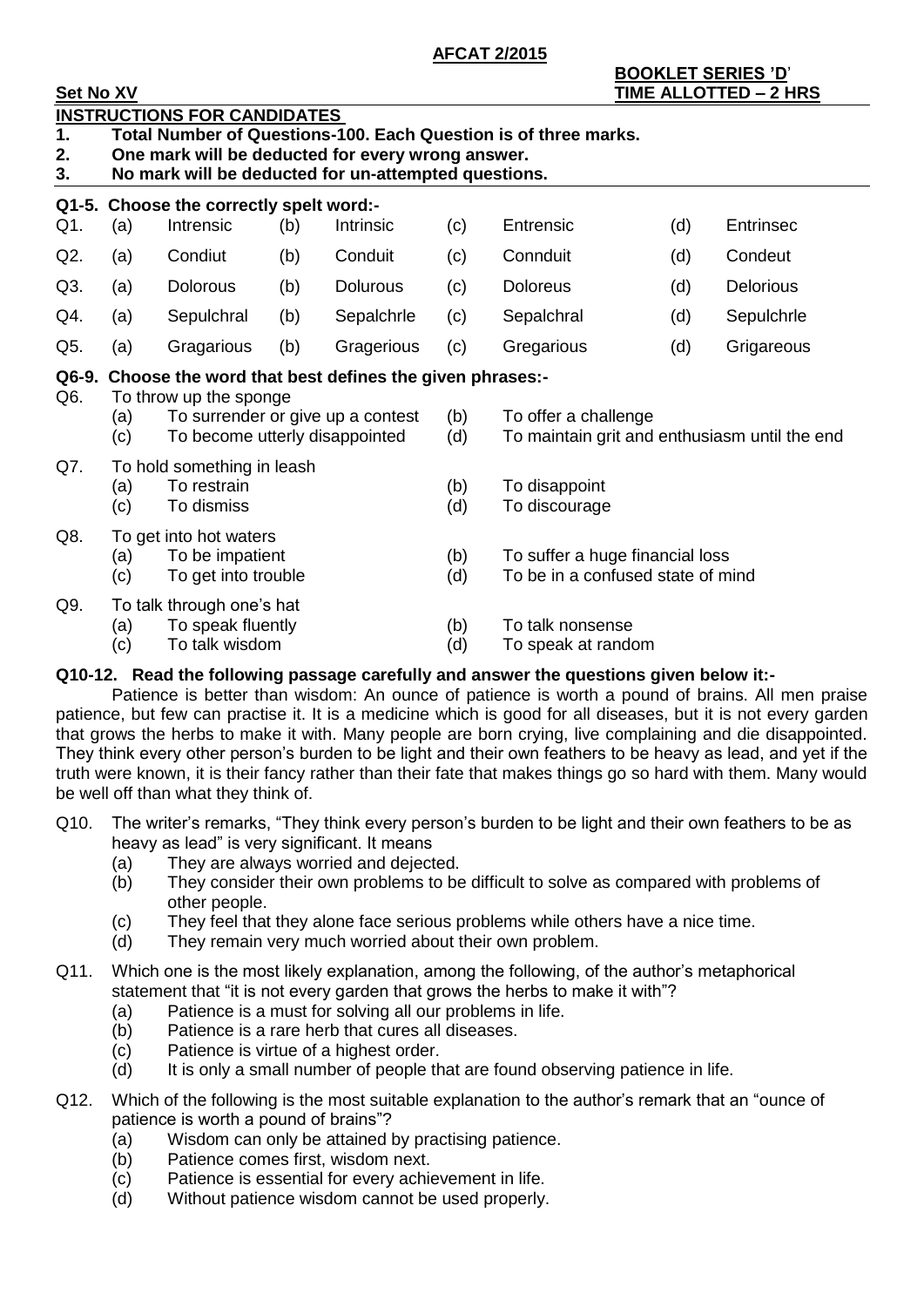| Q13-16. Choose the word which is nearly opposite in meaning to the given word:-<br>Q13.<br>Refractory |                          |                        |     |                 |                   |     |                                                                         |     |                 |  |
|-------------------------------------------------------------------------------------------------------|--------------------------|------------------------|-----|-----------------|-------------------|-----|-------------------------------------------------------------------------|-----|-----------------|--|
|                                                                                                       | (a)                      | Refreshing             | (b) |                 | <b>Burdensome</b> | (c) | Privileged                                                              | (d) | Manageable      |  |
| Q14.                                                                                                  | Insolent<br>(a)          | Sullen                 | (b) | Affable         |                   | (c) | Determined                                                              | (d) | Rich            |  |
| Q15.                                                                                                  | Acrimonious<br>(a)       | Legal                  | (b) | Severe          |                   | (c) | Cursive                                                                 | (d) | Harmonious      |  |
| Q16.                                                                                                  | Sceptic<br>(a)           | Cryptic                | (b) | <b>Believer</b> |                   | (c) | Support                                                                 | (d) | Eminent         |  |
| Q17.                                                                                                  | Penchant                 |                        |     |                 |                   |     | Q17-20. Choose the word which is nearest in meaning to the given word:- |     |                 |  |
|                                                                                                       | (a)                      | Liking                 | (b) | Eagerness       |                   | (c) | <b>Disability</b>                                                       | (d) | <b>Keenness</b> |  |
| Q18.                                                                                                  | <b>Debilitate</b><br>(a) | Weaken                 | (b) | Attack          |                   | (c) | Surmount                                                                | (d) | Destroy         |  |
| Q19.                                                                                                  | Anathema<br>(a)          | <b>Religious Chant</b> |     | (b)             | Pun               | (c) | <b>Musical Subject</b>                                                  | (d) | Curse           |  |
| Q20.                                                                                                  | <b>Nebulous</b><br>(a)   | Tiny                   | (b) | Vague           |                   | (c) | Insignificant                                                           | (d) | Inadequate      |  |

2 **BOOKLET SERIES 'D'**

## **Q21-26.Select the most appropriate word from the options against each number:-**

Life is an (21) series of challenges and opportunities to be seized. You have to plan for exercising the right career choices and (22) the right opportunities. Planned (23) rather than a hasty decision is (24) as far as your career is concerned. You need to (25) what occupational groups, (26) and type of organizations are suitable for you.

| $Q21$ . | (a) | enticing       | (b) | exciting    | (c)                        | encharming     | (d) | enhancing      |
|---------|-----|----------------|-----|-------------|----------------------------|----------------|-----|----------------|
| Q22.    | (a) | catching       | (b) | offsetting  | (c)                        | grabbing       | (d) | conceiving     |
| Q23.    | (a) | delay          | (b) | hindrance   | (c)                        | application    | (d) | execution      |
| Q24.    | (a) | desirable      | (b) | deciphered  | (c)                        | inevitable     | (d) | acceptable     |
| Q25.    | (a) | check          | (b) | classify    | $\left( \mathrm{c}\right)$ | divide         | (d) | analyse        |
| Q26.    | (a) | specifications | (b) | limitations | (c)                        | qualifications | (d) | identification |

## **Q27-30. words explains the meaning of the following idioms**:-

## Q27. A bull in a china shop

- (a) A person who is very ugly but loves the beautiful things of life
- (b) A person who takes a sadistic delight in harming innocent people
- (c) A person who becomes too excited where no excitement is warranted
- (d) A rough and clumsy person at a place where skill and care are required

## Q28. To flog a dead horse

|         | (a)<br>(c) | To act in a foolish way<br>To revive interest in an old subject                | (b)<br>(d) | To waste one's efforts<br>To revive old memories |
|---------|------------|--------------------------------------------------------------------------------|------------|--------------------------------------------------|
| Q29.    | (a)<br>(c) | A fool's errand<br>A blunder<br>A useless undertaking                          | (b)<br>(d) | An impossible task<br>None of these              |
| Q30.    | (a)<br>(c) | The alpha and the omega<br>The beginning and the end<br>The stars and the moon | (b)<br>(d) | A nice act<br>Very costly                        |
| Q31-65. |            | Choose the most appropriate answer:-                                           |            |                                                  |

- Q31. Lines joining places of equal temperature are called
	- (a) Isotherms (b) Isohyets (c) Isomers (d) Isobars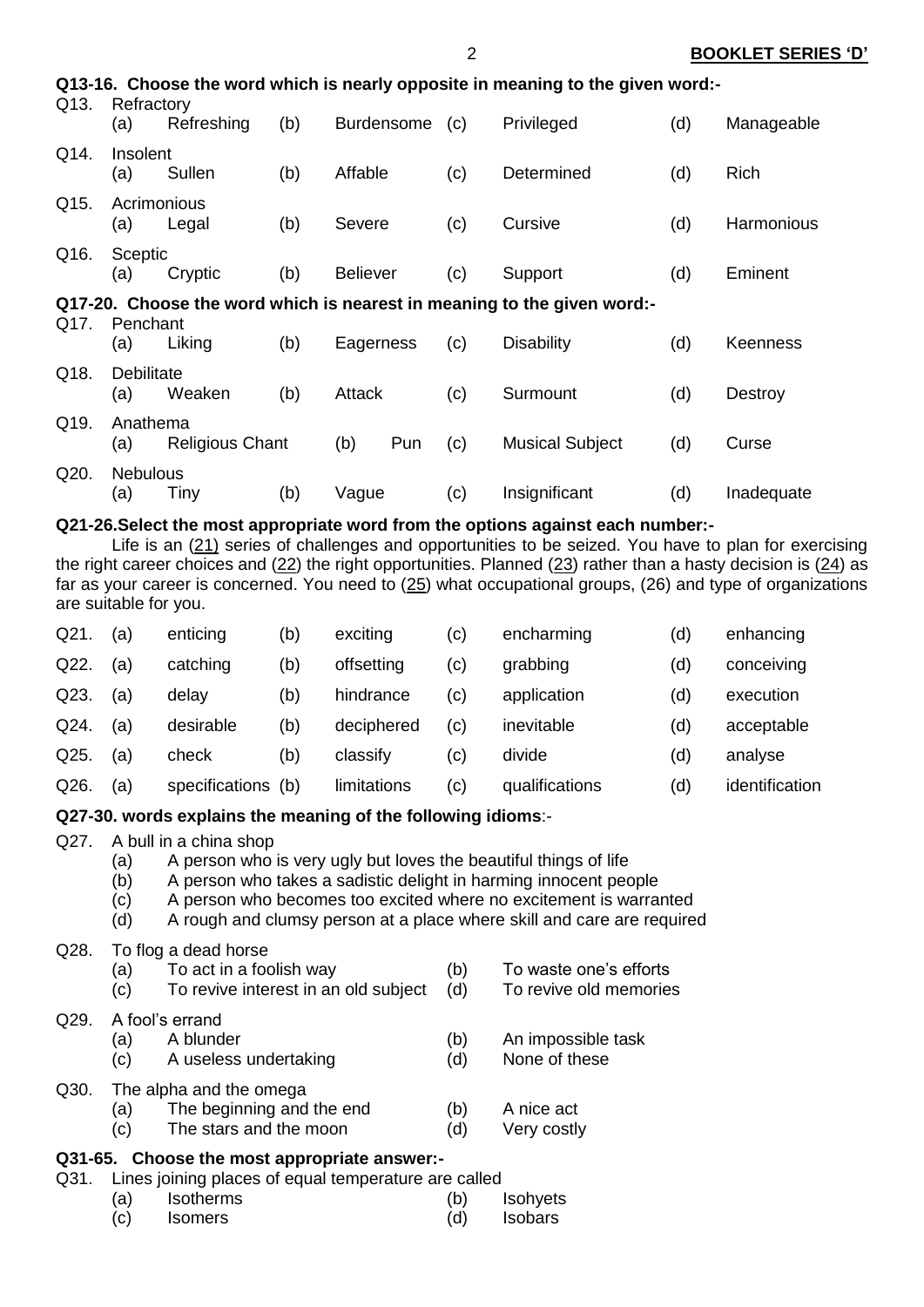| Q32. | (a)<br>(c)                                                                                                                                                              | Recently tested Agni-V missile is capable of carrying nuclear payload of<br>1000 Kg<br>1500 Kg<br>(b)<br>(d)<br>2000 Kg<br>2500 Kg                                         |     |                 |  |                    |                 |                                           |     |  |                                                           |
|------|-------------------------------------------------------------------------------------------------------------------------------------------------------------------------|----------------------------------------------------------------------------------------------------------------------------------------------------------------------------|-----|-----------------|--|--------------------|-----------------|-------------------------------------------|-----|--|-----------------------------------------------------------|
| Q33. | Sir C.V. Raman was awarded Noble Prize for his work connected with which of the following<br>phenomenon of radiation?<br>(b)<br><b>Diffraction</b><br>Scattering<br>(a) |                                                                                                                                                                            |     |                 |  |                    |                 |                                           |     |  |                                                           |
|      | (c)                                                                                                                                                                     | Interference                                                                                                                                                               |     |                 |  | (d)                |                 | Polarization                              |     |  |                                                           |
| Q34. |                                                                                                                                                                         | Vinod Mehta an eminent Indian journalist and founder editor-in-chief of 'Outlook' published his                                                                            |     |                 |  |                    |                 |                                           |     |  |                                                           |
|      | (a)<br>(c)                                                                                                                                                              | autobiography by the name of<br>Lucknow Boy: A Memoir<br>(b)<br>One Life is Not Enough<br><b>Accidental Prime Minister</b><br>The Substance and the Shadow<br>(d)          |     |                 |  |                    |                 |                                           |     |  |                                                           |
| Q35. | (a)<br>(c)                                                                                                                                                              | Natural radioactivity was discovered by<br><b>Marie Curie</b><br>Henry Bacquerel                                                                                           |     |                 |  | (b)<br>(d)         |                 | <b>Earnest Rutherford</b><br>Enrico Fermi |     |  |                                                           |
| Q36. |                                                                                                                                                                         | How many days moon takes to revolve around the earth?                                                                                                                      |     |                 |  |                    |                 |                                           |     |  |                                                           |
|      | (a)                                                                                                                                                                     | $26\frac{1}{3}$                                                                                                                                                            | (b) | $27\frac{1}{3}$ |  | (c)                | $28\frac{2}{3}$ |                                           | (d) |  | 29 $\frac{1}{2}$                                          |
| Q37. | (a)<br>(c)                                                                                                                                                              | Who was the Viceroy when the Simon Commission visited India?<br><b>Lord Chelmsford</b><br>Lord Irwin                                                                       |     |                 |  | (b)<br>(d)         |                 | <b>Lord Reading</b><br>Lord Wellington    |     |  |                                                           |
| Q38. | (a)<br>(c)                                                                                                                                                              | What is the name of 'Innovative Council' proposed in the Rail Budget 2015 to promote innovation?<br><b>Rail Tech</b><br>(b)<br>Sankalp<br>(d)<br>Kayakalp<br>Navachar      |     |                 |  |                    |                 |                                           |     |  |                                                           |
| Q39. | (a)<br>(c)                                                                                                                                                              | Who has been awarded the Dada Saheb Phalke Award for the year 2014?<br>Pran<br><b>Dilip Kumar</b>                                                                          |     |                 |  | (b)<br>(d)         |                 | Shashi Kapoor<br>Amitabh Bachchan         |     |  |                                                           |
| Q40. | (a)<br>(c)                                                                                                                                                              | Think-tank of Government of India that replaced Planning Commission on 01 January 2015 is<br>NITI Vakya<br><b>NITI Dharma</b><br>(b)<br>(d)<br>NITI Vajpayee<br>NITI Aayog |     |                 |  |                    |                 |                                           |     |  |                                                           |
| Q41. |                                                                                                                                                                         | Todar Mal was associated with                                                                                                                                              |     |                 |  | in Akbar's durbar. |                 |                                           |     |  |                                                           |
|      | (a)<br>(c)                                                                                                                                                              | Music<br>Finance                                                                                                                                                           |     |                 |  | (b)<br>(d)         | Literature      | Law Reforms                               |     |  |                                                           |
| Q42. | (a)<br>(c)                                                                                                                                                              | Which city will host the 2022 Common Wealth Games?<br>Gold Coast, Australia<br>Lusaka, Zambia                                                                              |     |                 |  | (b)<br>(d)         |                 | Durban, South Africa<br>Nairobi, Kenya    |     |  |                                                           |
| Q43. | (a)<br>(c)                                                                                                                                                              | In which atmospheric layer are the communication satellites located?<br>Stratosphere<br>Troposphere                                                                        |     |                 |  | (b)<br>(d)         |                 | lonosphere<br>Mesosphere                  |     |  |                                                           |
| Q44. | (a)                                                                                                                                                                     | Animals active at night are called<br>Diurnal                                                                                                                              | (b) | Nocturnal       |  |                    | (c)             | Parasites                                 | (d) |  | Nacto-diurnal                                             |
| Q45. | (a)                                                                                                                                                                     | The book, 'Born Again on the Mountain' is authored by<br>Pooja Rani                                                                                                        | (b) | Arunima Sinha   |  |                    | (c)             | Bachendri Pal (d)                         |     |  | Urbashi Lal                                               |
| Q46. | (a)<br>(c)                                                                                                                                                              | Serena Williams defeated<br><b>Venus Williams</b><br>Maria Sharapova                                                                                                       |     |                 |  | (b)<br>(d)         |                 | Sania Mirza<br>Ana Ivanovic               |     |  | to win the women's singles title of Australian Open 2015. |
| Q47. | (a)<br>(c)                                                                                                                                                              | The present chairman of ISRO is<br><b>MYS Prasad</b><br><b>AS Kiran Kumar</b>                                                                                              |     |                 |  | (b)<br>(d)         |                 | <b>Shailesh Nayak</b><br>K Radhakrishnan  |     |  |                                                           |
| Q48. |                                                                                                                                                                         | Which of the following Asian countries celebrates its Independence Day on 4 <sup>th</sup> February?                                                                        |     |                 |  |                    |                 |                                           |     |  |                                                           |

| (a) | .Sri Lanka | (b) | <b>Bahrain</b> | (C) | Cambodia | Bangladesh |
|-----|------------|-----|----------------|-----|----------|------------|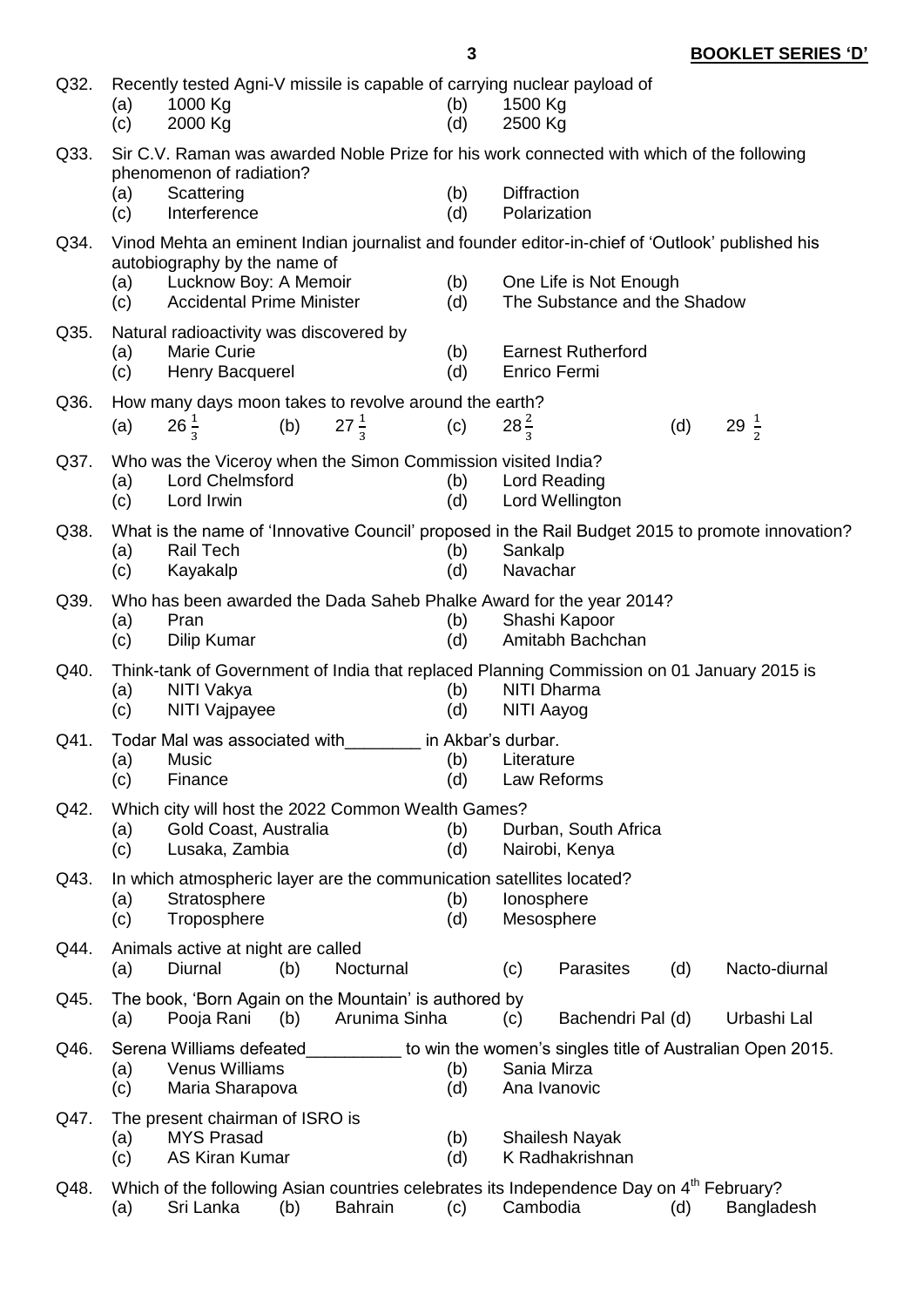| Q49. | (a)          | 1911                                                                                          | (b) | Mahatma Gandhi left South Africa to return to India in<br>1915           | (c)        | 1917                                                                                                                                                                                                             | (d) | 1919                  |
|------|--------------|-----------------------------------------------------------------------------------------------|-----|--------------------------------------------------------------------------|------------|------------------------------------------------------------------------------------------------------------------------------------------------------------------------------------------------------------------|-----|-----------------------|
| Q50. | (a)<br>(c)   | The Russian name of INS Vikramaditya is<br><b>Admiral Groshkov</b><br><b>Admiral Nakhimov</b> |     |                                                                          | (b)<br>(d) | <b>Admiral Gorbachev</b><br><b>Admiral Petr Bezobrazov</b>                                                                                                                                                       |     |                       |
| Q51. | (a)<br>(c)   | In the Lonely Hour<br><b>Beyonce</b>                                                          |     |                                                                          | (b)<br>(d) | Indian-American music composer, Ricky Kej has won the Grammy Award for the album<br><b>Morning Phase</b><br>Winds of Samsara                                                                                     |     |                       |
| Q52. |              | the original price?                                                                           |     |                                                                          |            | The price of an item is decreased by 25%. What percent increase must be done in new price to get                                                                                                                 |     |                       |
|      | (a)          | $33\frac{1}{3}\%$                                                                             |     | (b) $43\frac{3}{4}\%$ (c) $55\frac{2}{3}\%$                              |            |                                                                                                                                                                                                                  |     | (d) $65\frac{1}{4}\%$ |
| Q53. |              |                                                                                               |     | the ratio of milk and water of the new mixture will be                   |            | In a mixture of 35 litres, the ratio of milk and water is 4:1. If 7 litres of water is added to the mixture,                                                                                                     |     | 5:4                   |
|      | (a)          | 2:1                                                                                           | (b) | 1:2                                                                      | (c)        | 4:5                                                                                                                                                                                                              | (d) |                       |
| Q54. | (a)          |                                                                                               |     | 63 $\frac{1}{4}$ % (b) 43 $\frac{1}{4}$ % (c) 53 $\frac{1}{2}$ %         |            | A's salary is 50% more than B's. How much percent is B's salary less than A's?                                                                                                                                   |     | (d) $33\frac{1}{2}\%$ |
| Q55. |              |                                                                                               |     |                                                                          |            | A train 150 m long is running with a speed of 68 km/h. In what time will it pass a man who is running                                                                                                            |     |                       |
|      | (a)          | 8 sec                                                                                         | (b) | at 8 km/ h in the same direction in which the train is going?<br>8.5 sec | (c)        | 9 sec                                                                                                                                                                                                            | (d) | 9.5 sec               |
| Q56. |              |                                                                                               |     |                                                                          |            | A man lent a sum of money at the rate of simple interest of 4%. If the interest for 8 years is Rs 340                                                                                                            |     |                       |
|      | (a)          | less than the principal, the principal is<br><b>Rs 500</b>                                    | (b) | <b>Rs 520</b>                                                            | (c)        | <b>Rs 540</b>                                                                                                                                                                                                    | (d) | <b>Rs 560</b>         |
| Q57. |              |                                                                                               |     | the work in 40 days, then together all will finish the work in           |            | A does $\frac{1}{2}$ as much work as B and C does $\frac{1}{2}$ as much work as A and B together. If C alone can finish                                                                                          |     |                       |
|      | (a)          |                                                                                               |     | 30 days (b) $13\frac{1}{2}$ days (c) 15 days                             |            |                                                                                                                                                                                                                  | (d) | 20 days               |
| Q58. |              |                                                                                               |     |                                                                          |            | A sum was invested for 3 years at simple interest at a certain rate. Had it been invested at 4%<br>higher rate of interest, it would have fetched Rs 600 more. The sum is                                        |     |                       |
|      | (a)          | <b>Rs 4000</b>                                                                                | (b) | Rs 4950                                                                  | (c)        | <b>Rs 5000</b>                                                                                                                                                                                                   | (d) | Rs 5150               |
| Q59. |              |                                                                                               |     | much did he gain or lose in the whole transaction?                       |            | Anmol sold two items for Rs 1000 each. On one, he gained 10% and on other, he lost 10%. How                                                                                                                      |     |                       |
|      | (a)          | profit, 0.95% (b)                                                                             |     | loss, 1%                                                                 | (c)        | profit, 10%                                                                                                                                                                                                      | (d) | loss, 10%             |
| Q60. |              |                                                                                               |     | reduces by 100g. Find the weight of the boy who left the class.          |            | The average weight of 50 boys in a class is 45 Kg. When one boy leaves the class, the average                                                                                                                    |     |                       |
|      | (a)          | 50 Kg                                                                                         | (b) | 50.8 Kg                                                                  | (c)        | 49 Kg                                                                                                                                                                                                            | (d) | 49.9 Kg               |
| Q61. |              | days can both do it together?                                                                 |     |                                                                          |            | A can do $\frac{1}{2}$ of a piece of work in 8 days while B can do $\frac{1}{3}$ of the same work in 8 days. In how many                                                                                         |     |                       |
|      | (a)          | 9.6 days                                                                                      | (b) | $10.5$ days                                                              | (c)        | $11.2$ days                                                                                                                                                                                                      | (d) | 16 days               |
| Q62. | journey is   |                                                                                               |     |                                                                          |            | A steamer moves with a speed of 4.5 km/h in still water to a certain upstream point and comes back<br>to the starting point in a river which flows at 1.5 km/h. The average speed of steamer for the total       |     |                       |
|      | (a)          | 12 km/h                                                                                       | (b) | 9 km/h                                                                   | (c)        | 6 km/h                                                                                                                                                                                                           | (d) | 4 km/h                |
| Q63. | (a)          | 9 km                                                                                          | (b) | 10 km                                                                    | (c)        | A boat travels upstream from B to A and downstream from A to B in 3 hours. If the speed of the boat<br>in still water is 9 Km/h and the speed of the current is 3 Km/h, the distance between A and B is<br>11 km | (d) | 12 km                 |
| Q64. | the train is |                                                                                               |     |                                                                          |            | A train covers a distance of 12 km in 10 min. If it takes 6 sec to pass a telegraph post, the length of                                                                                                          |     |                       |
|      | (a)          | 90 m                                                                                          | (b) | 100 m                                                                    | (c)        | 120 m                                                                                                                                                                                                            | (d) | 140 m                 |

**4 BOOKLET SERIES 'D'**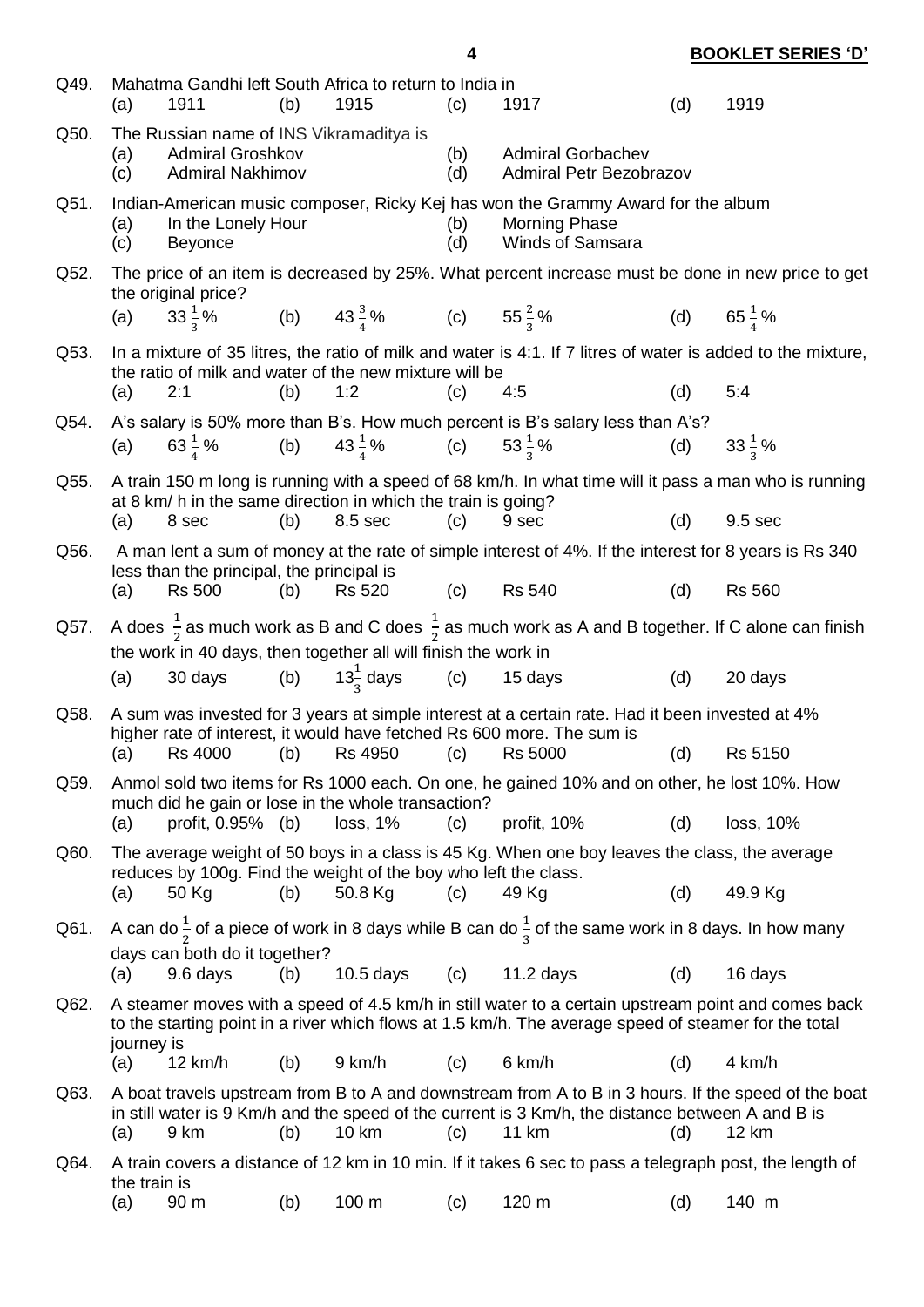| Q65.  |                                                                                     |                                                                             |     |               |            | If the selling price is doubled, the profit triples. The profit percent is                                                                                                                                                   |     |              |
|-------|-------------------------------------------------------------------------------------|-----------------------------------------------------------------------------|-----|---------------|------------|------------------------------------------------------------------------------------------------------------------------------------------------------------------------------------------------------------------------------|-----|--------------|
|       | (a)                                                                                 | $66\frac{1}{3}$ %                                                           | (b) | 150%          | (c)        | 100%                                                                                                                                                                                                                         | (d) | 90%          |
| Q66.  | (a)                                                                                 | Deccan                                                                      | (b) | Kaas          | (c)        | Q66-70. In each of the following questions, four words have been given out of which three are alike<br>in some manner, while the fourth one is different. Choose the word which is different from the rest.<br>Chhota Nagpur | (d) | Nanda Devi   |
| Q67.  | (a)                                                                                 | <b>Brass</b>                                                                | (b) | <b>Bronze</b> | (c)        | Silver                                                                                                                                                                                                                       | (d) | <b>Steel</b> |
| Q68.  | (a)<br>(c)                                                                          | <b>Small Betrayals</b><br>Shooting from the Hip                             |     |               | (b)<br>(d) | We Indians<br><b>Surviving Men</b>                                                                                                                                                                                           |     |              |
| Q69.  | (a)                                                                                 | Documentary (b)                                                             |     | Puppet        | (c)        | Commentary                                                                                                                                                                                                                   | (d) | Feature      |
| Q70.  | (a)                                                                                 | Niagara                                                                     | (b) | Alamere       | (c)        | Kempty                                                                                                                                                                                                                       | (d) | Andes        |
| mark. |                                                                                     |                                                                             |     |               |            | Q71-75 In each of the following questions find out the alternative which will replace the question                                                                                                                           |     |              |
| Q71.  | (a)<br>(c)                                                                          | Capriciousness: Reliability: ?:?<br>Heated: Boiling<br>Arbitrary: Whimsical |     |               | (b)<br>(d) | Tenacious: Practicality<br>Unreliable: Inhuman                                                                                                                                                                               |     |              |
| Q72.  | (a)<br>(c)                                                                          | Zenith: Nadir: $?$ :?<br>Indigent: Poverty<br>Success: Peak                 |     |               | (b)<br>(d) | Zeal : Eagerness<br>Genuine: Phony                                                                                                                                                                                           |     |              |
| Q73.  | Pedagogy: Teaching: ?:?<br>Telepathy: Emotions<br>(a)<br>Mycology: Fossils<br>(c)   |                                                                             |     |               | (b)<br>(d) | Radiology: Sound<br>Entomology: Insects                                                                                                                                                                                      |     |              |
| Q74.  | Graceful: Clumsy: : ?:?<br>Horror: Sympathy<br>(a)<br>Recapitulate: Synopsis<br>(c) |                                                                             |     |               | (b)<br>(d) | Laugh: $Cry$<br>Encumber: Burden                                                                                                                                                                                             |     |              |
| Q75.  | (a)<br>(c)                                                                          | Blizzard: Freeze: ?:?<br>Insult: Humiliation<br>Caution: Careless           |     |               | (b)<br>(d) | Bad: Immoral<br>Jealousy: Respect                                                                                                                                                                                            |     |              |

**Q 76-80. Each of these questions given below contains three elements. These elements may or may not have some inter-linkage. Each group of elements may fit into one of these diagrams at (a), (b), (c) or (d). You have to indicate the group of elements which correctly fits into the diagrams**.

Q76. Which of the following diagrams indicates the best relation between Steel, Wood, and Building Material?



Q77. Which of the following diagrams indicates the best relation between Females, Doctors, and Patients?



#### **5 BOOKLET SERIES 'D'**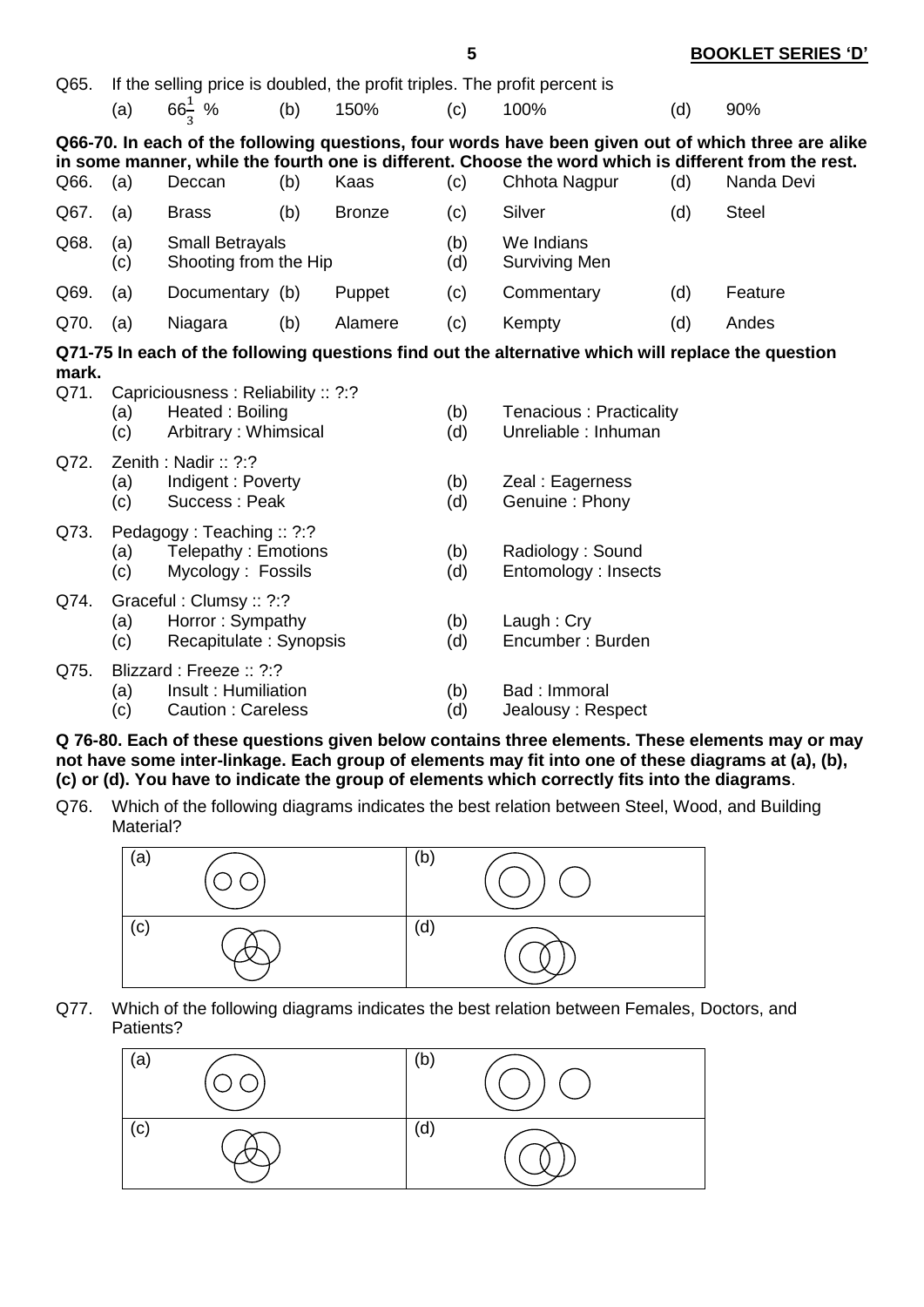Q78. Which of the following diagrams indicates the best relation between Males, Fathers and Human Being?



Q79. Which of the following diagrams indicates the best relation between Doctors, Teachers and Engineers?



Q80. Which of the following diagrams indicates the best relation between Detectives, Spies and Men with Beards?



**Q81-85. Each of the following questions consists of two sets of figures. Figures 1, 2, 3 and 4 constitute the Problem Set while figures (a), (b), (c) and (d) constitute the Answer Set. There is a definite relationship between figures (1) and (2). Establish a similar relationship between figures (3) and (4) by selecting a suitable figure from the Answer Set that would replace the question mark (?) in fig.(4).**

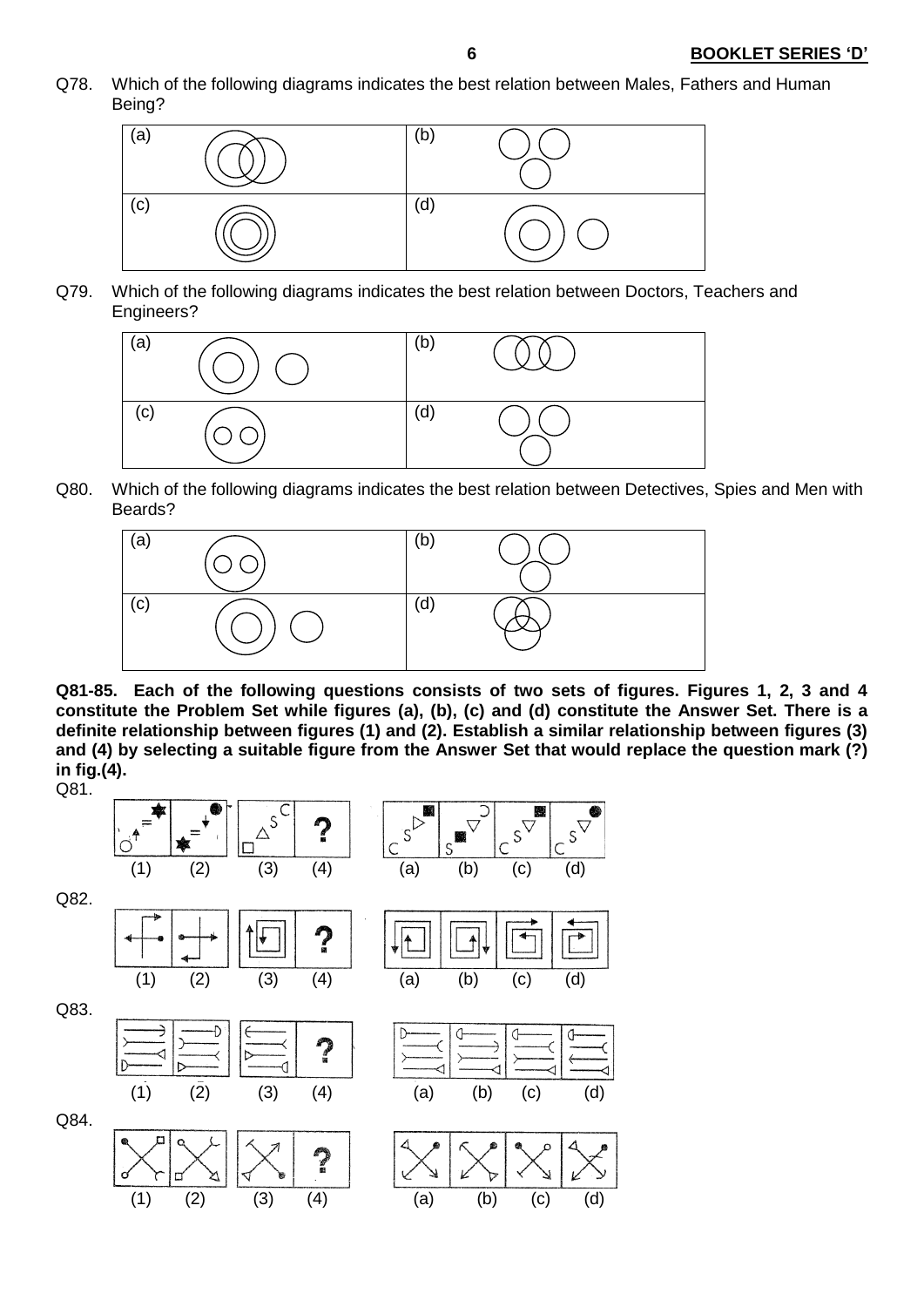Q85.



**Q86-90. In each problem, out of the four figures marked (a) (b) (c) and (d), three are similar in a certain manner. However, one figure is not like the other three. Choose the figure which is different from the rest.** Q86.

 $\mathbf{r}$  (a) (b) (c) ` (d) Q87. (a) (b) (c) (d)

Q88.



Q89.



Q90.



**Q91-95. In each of the following questions, select a figure from amongst the four alternatives, which when placed in the blank space of figure (X) would complete the pattern.**